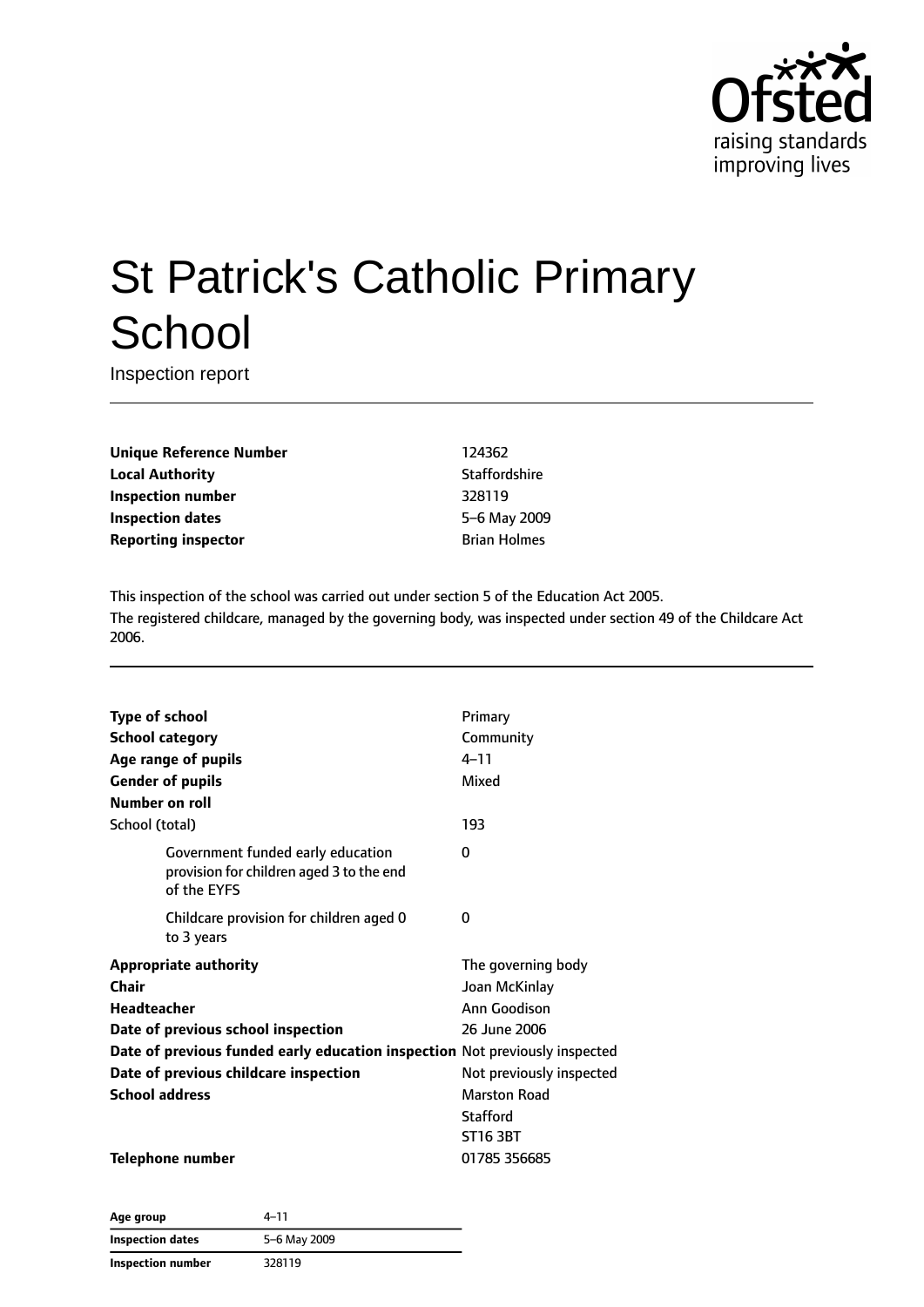**Fax number** 01785 356 689

| Age group         | $4 - 11$     |
|-------------------|--------------|
| Inspection dates  | 5-6 May 2009 |
| Inspection number | 328119       |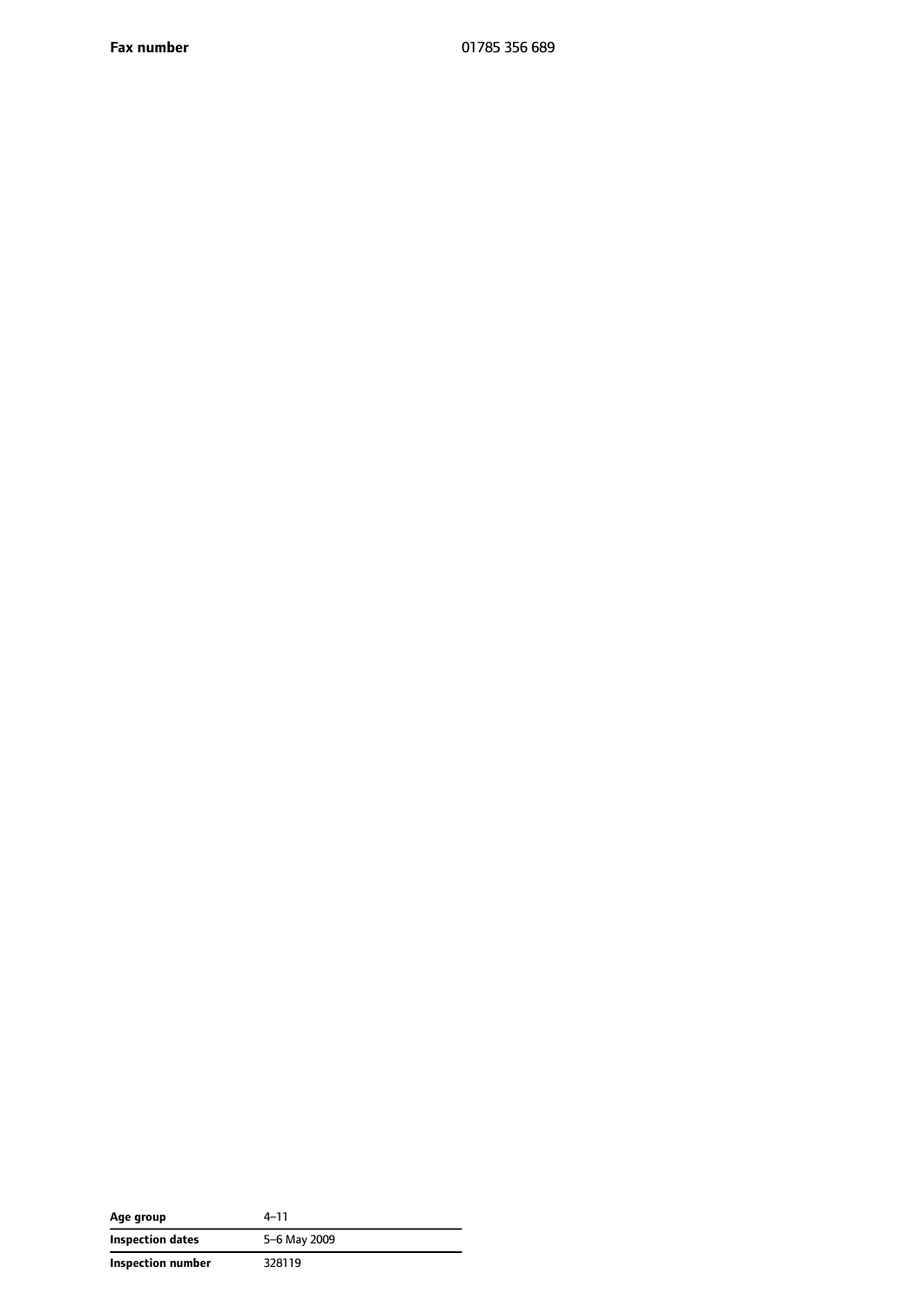.

<sup>©</sup> Crown copyright 2009

Website: www.ofsted.gov.uk

This document may be reproduced in whole or in part for non-commercial educational purposes, provided that the information quoted is reproduced without adaptation and the source and date of publication are stated.

Further copies of this report are obtainable from the school. Under the Education Act 2005, the school must provide a copy of this report free of charge to certain categories of people. A charge not exceeding the full cost of reproduction may be made for any other copies supplied.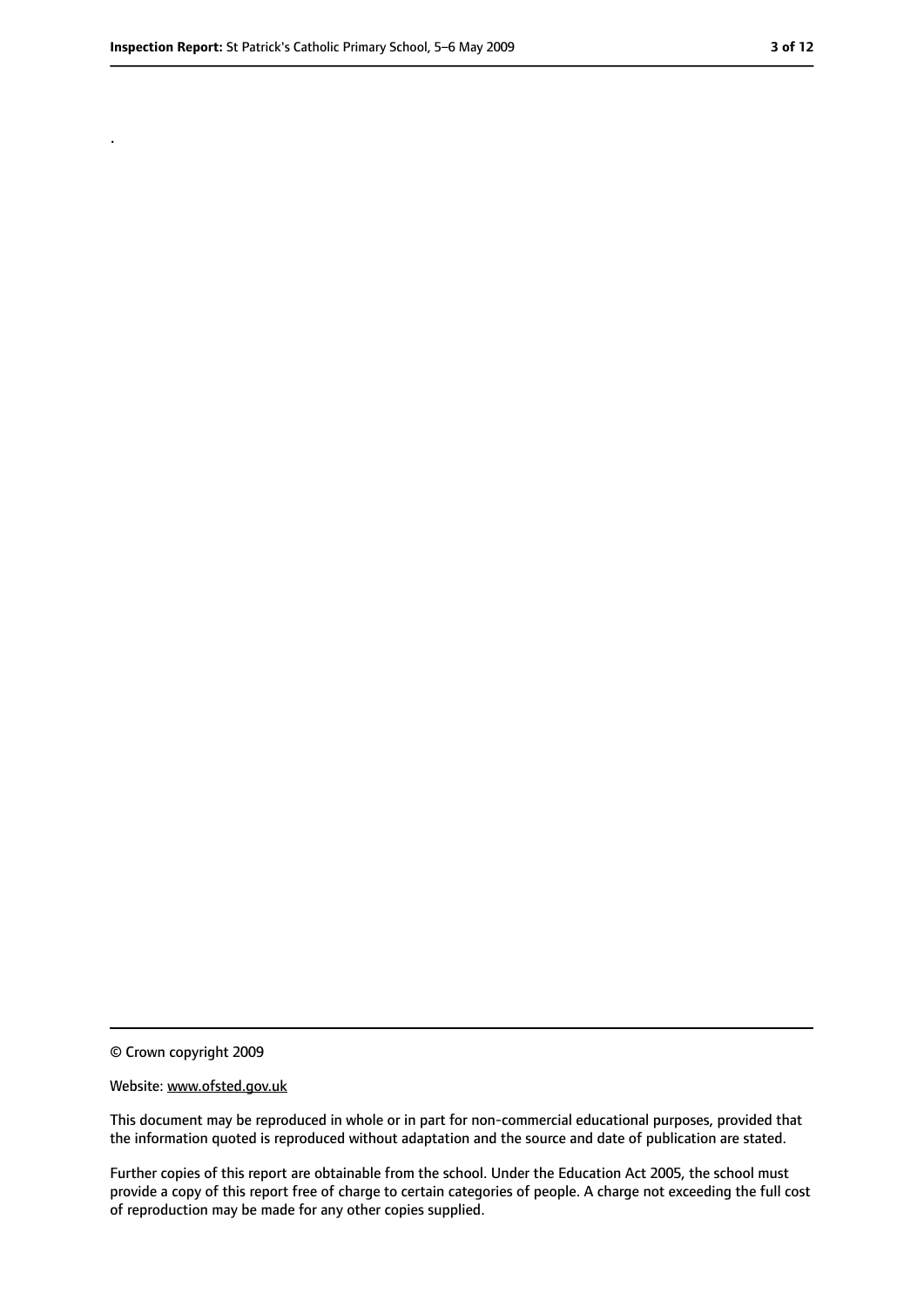# **Introduction**

The inspection was carried out by two additional inspectors.

## **Description of the school**

St. Patrick's is a smaller than average Catholic primary school, with close links to the local church. It has an Early Years Foundation Stage for Reception-aged children. Most pupils are from White British families, although the number of pupils from minority ethnic backgrounds, and for whom English is an additional language, has increased since the previous inspection. The proportion of learners with difficulties and/or disabilities, including pupils with statements of special educational needs, has also increased since the previous inspection and is above average. The school has gained the Active Mark and Dyslexia Friendly Status, Level 1. The school has childcare provision that is not managed by the governing body and was inspected separately.

## **Key for inspection grades**

| Grade 1 | Outstanding  |
|---------|--------------|
| Grade 2 | Good         |
| Grade 3 | Satisfactory |
| Grade 4 | Inadequate   |
|         |              |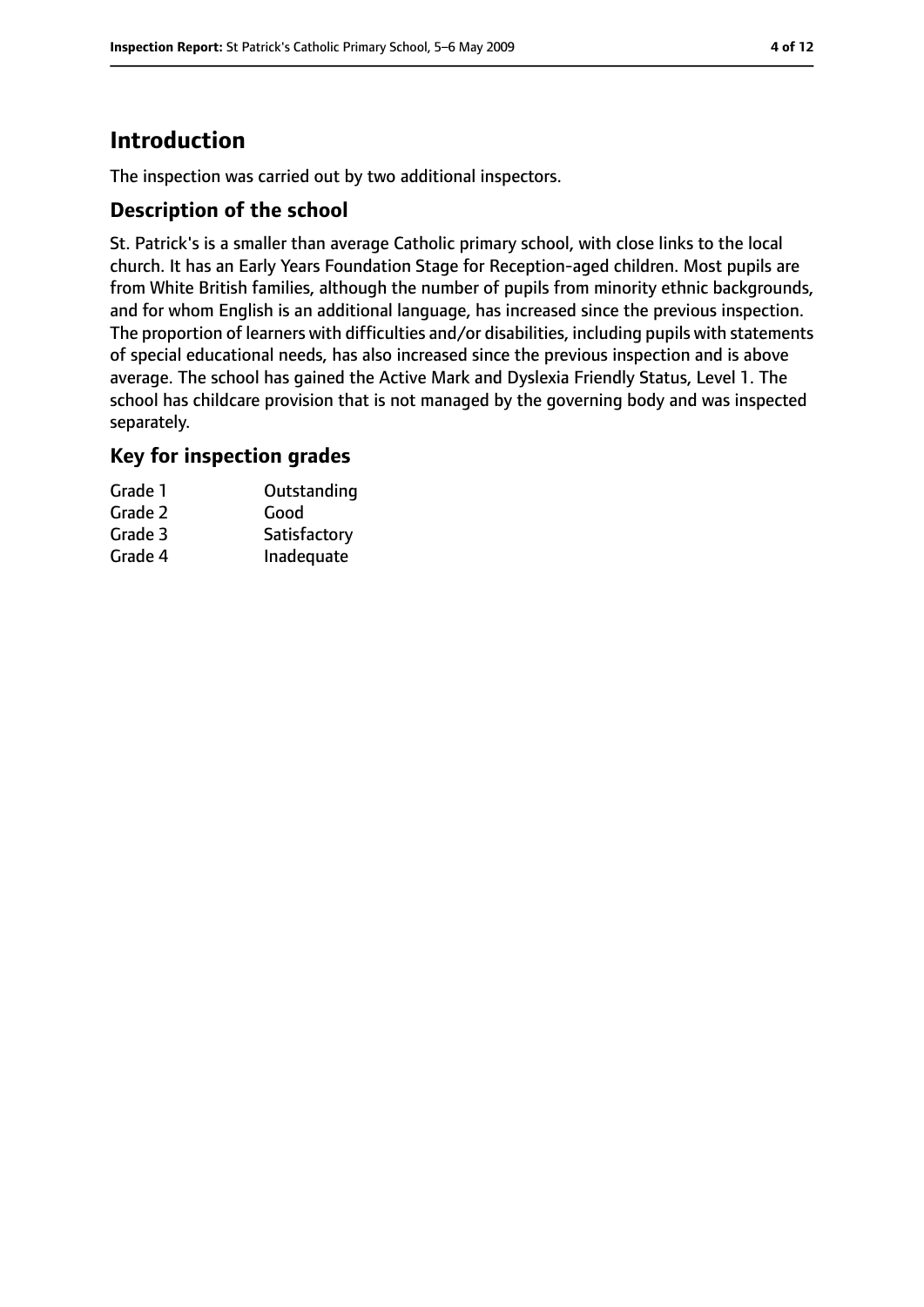# **Overall effectiveness of the school**

#### **Grade: 2**

The school provides a good education. The headteacher and senior staff set a clear direction for the school for all pupils to achieve well in both their learning and personal development. This follows a period when there were significant staff changes which affected the learning and progress of some pupils. Staff and governors are equally committed to ensuring that the school motto, 'Love, learn and respect' is put into practice. Good levels of care and support based on the school ethos of respect have a positive effect on pupils' personal development and well-being. Both parents and pupils are very supportive of the school. One pupil said, typically, 'The school is a cheerful and colourful place where everyone gets on.' Several parents commented on the 'friendly atmosphere' around the school and its 'caring ethos'.

From the good start they make in the Early Years Foundation Stage, pupils achieve well and reach standards which are above average by the end of Year 6. Standards are consistently good in English and mathematics, and the current Year 6 are on track to maintain the improvement in results in recent years, including the good number of more able pupils who are reaching levels higher than those normally expected. The school has introduced a number of initiatives to improve the effectiveness of the curriculum in improving achievement, for example for children moving from Reception to Year 1 and for writing, which are clearly having a positive effect on pupils' achievement. Improved procedures for checking pupils' progress and for identifying pupils who need to improve have also had a positive effect. Senior staff are providing a good example to other less experienced staff in their roles assubject leaders, to raise standards of attainment. A good quality of teaching which engages pupils through interesting activities where they find out for themselves creates a vibrant learning environment. Pupils know their learning targets and this helps them to know what to do to improve their work. The curriculum is broad and balanced but not all pupils have opportunities to use their reading, writing and mathematical skills in all their subjects. Engagement with other communities beyond the local area, for example, in other towns and in other countries, is underdeveloped.

Pupils' attitudes to learning are good and their enjoyment of school is seen in their good behaviour. There is mutual respect between pupils and all the adults in school which result in strong relationships. Pupils know that their views are listened to. They demonstrate a good understanding of how to live healthily, as seen in their good support for the additional sports activities at lunchtime and after school, and they know how to stay safe. Their support for one another was seen in the care that older pupils show towards younger pupils in their role as peer mediators. Pupils make a good contribution to the life of the school and the community through the work of the school council and the work they do to support community events, such as singing in the town centre and visiting older people. The school council were involved in deciding to provide more play equipment for pupils at break and lunchtimes. Pupils' preparation for their future economic well-being is good because of their good achievement and the good opportunities they have to work together.

#### **Effectiveness of the Early Years Foundation Stage**

#### **Grade: 2**

The quality of provision in the Early Years Foundation Stage is good. Children join the school with skills and abilities below those expected, especially in their personal, social and emotional development. Through good learning and development and welfare provision they make good progress. Most children in Reception are on track to reach average standards by the time they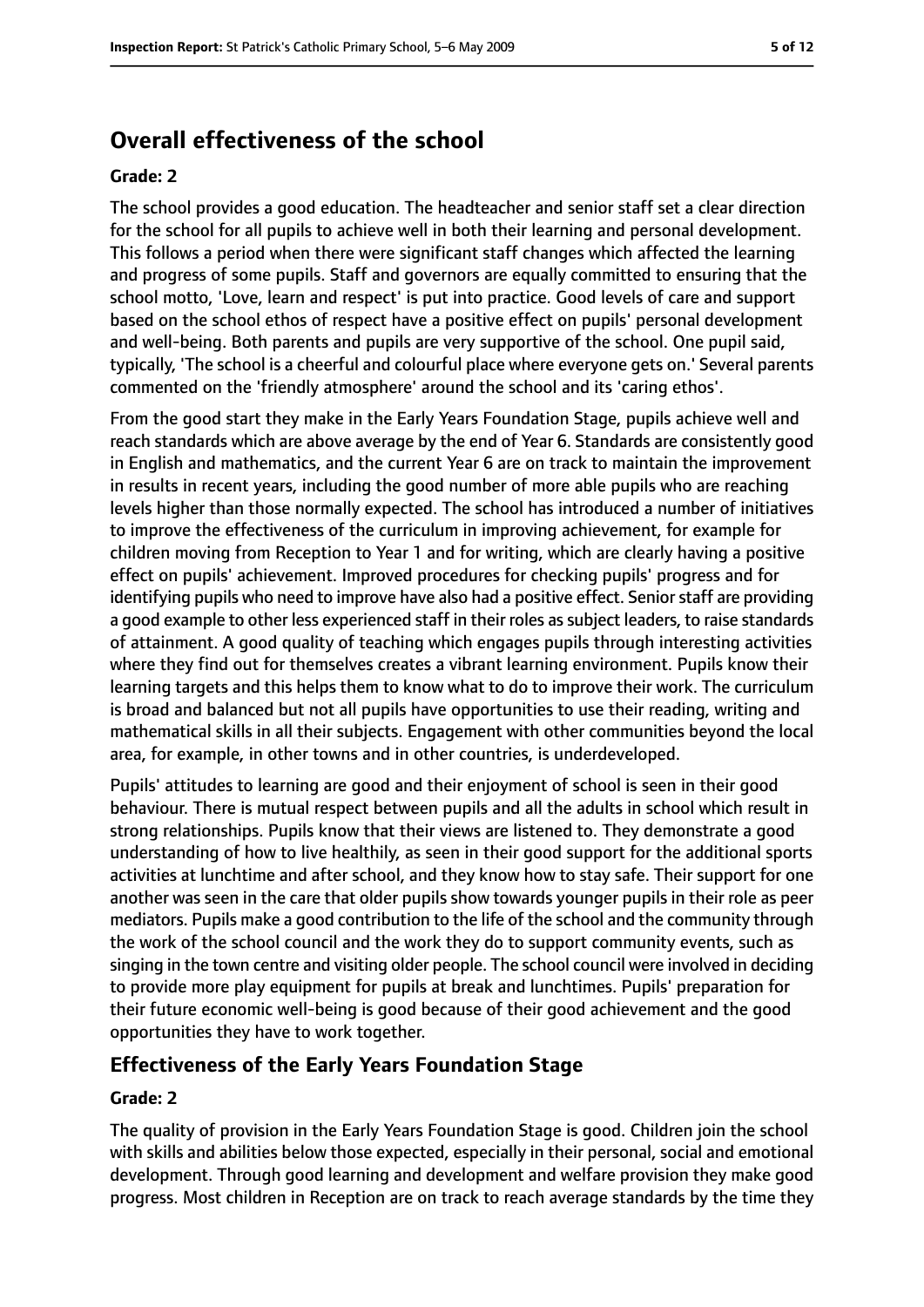enter Year 1. There is good leadership and management. The teacher in charge has a clear vision for improving the provision further and she works well with the team of staff who are committed to meeting the needs of all children. They are rigorous in ensuring that children are safe and have a keen awareness of their emotional and physical needs. At times, children's behaviour is exemplary and they enjoy good relationships with each other and the adults around them. The school has worked hard to build very good relationships with parents, who are pleased with the quality of education that their children receive. One typically commented, 'My child enjoys school and her behaviour and development have improved greatly.'

Children settle easily and quickly become involved in their learning. They show high levels of independence and confidence in choosing activities. Good planning ensures that there is a wide range of activities which children find exciting and enjoyable, for example the 'Bob the Builder Peat Pit' where children explained they were building a 'statchoo'. On occasion, adult-led sessions are not stimulating enough to engage all children, who are distracted by the other activities going on around them. Assessment information is used well to record how well children have done each day and to plan the next steps in their learning.

## **What the school should do to improve further**

- Give pupils more opportunities, through the 'Creative Curriculum', to apply their reading, writing and mathematical skills in all their subjects.
- Ensure that pupils are provided with opportunities to engage with communities beyond the local community in order to promote their understanding of the United Kingdom community and beyond.

# **Achievement and standards**

#### **Grade: 2**

Most pupils make good progress and reach standards which are above average by the end of Year 6. They make good progress across the school because of effective teaching and learning which is addressing weaknesses in prior learning due to staffing changes. Standards are consistently good in reading, writing, mathematics and science, including for more able pupils. Recent initiatives to improve achievement for boys and in writing have worked well so that in most classes, pupils make good progress in most aspects of their learning. Other important factors in raising pupils' achievement have been the improved use of assessment information to check pupils' performance and the clear understanding most pupils have of their learning targets and what they need to do to achieve them. Pupils with learning difficulties and/or disabilities, and those for whom English is an additional language, make good progress and achieve well because of the good levels of support they receive for their learning.

# **Personal development and well-being**

#### **Grade: 2**

Pupils' spiritual, moral, social and cultural development is good. They are given good opportunities in assemblies to reflect, and a weekly mass contributes strongly towards their spiritual development. Their good moral and social development is seen in their thorough understanding of right and wrong, their understanding of feeling safe and the positive relationships they have with one another. They show a willingness to undertake responsibilities and contribute to the school in a variety of different roles, for example, as 'eco warriors', house captains and 'huff 'n puff' play leaders. These different opportunities contribute positively to pupils' personal development, helping them to develop good organisational skills. Attendance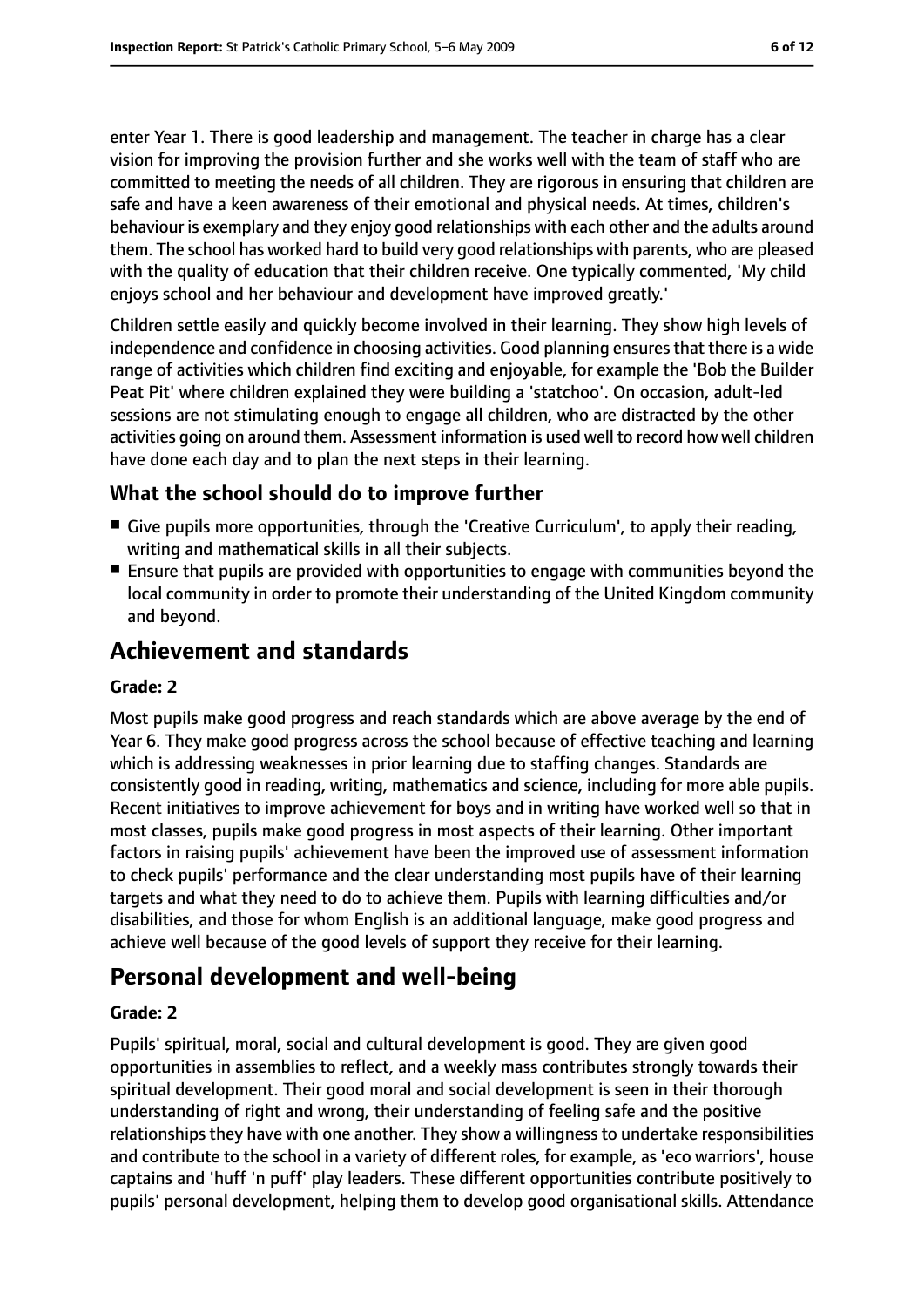is satisfactory and improving further. They have a satisfactory cultural awareness through their knowledge and understanding of other faiths and the tolerance and understanding they show to those from different cultures and backgrounds. They are extremely enthusiastic about school; as one pupil typically commented, 'I love coming to school because I can play with my friends; it is as good as going to see my Nan.'

# **Quality of provision**

## **Teaching and learning**

#### **Grade: 2**

Pupils like their teachers who, they say, 'listen to us', and describe their learning as 'fun'. They enjoy good relationships with their teachers who manage them well. Occasionally, when pupils are not managed well, they become fidgety and the pace of their learning slows. Pupils have good opportunities to work on their own and with other pupils, on a good range of interesting activities which give them opportunities to find out for themselves. In a numeracy lesson, Year 4 pupils enjoyed solving problems where they had to decide themselves whether to add, subtract, multiply or divide. Pupils are engaged in their learning and are well supported by teaching assistants who work well to improve pupils' levels of confidence and self-esteem. Activities are well planned and meet the needs of all pupils. In most classes, the needs of more able pupils are met well and they experience good levels of challenge, but occasionally activities are not sufficiently stretching for these pupils. Assessment information is used effectively to plan learning, and marking makes clear to pupils what to do to improve their work by identifying the next step in their learning.

# **Curriculum and other activities**

#### **Grade: 2**

The curriculum provides a range of stimulating learning opportunities which meet the needs of all pupils effectively. A number of strategies have been put in place to improve achievement, for example improving the learning of children as they move from Reception to Year 1 and different writing approaches to stimulate boys, which have had a positive effect on achievement. In some classes, teachers are making stronger links between subjects through the 'Creative Curriculum' to give pupils more opportunities to use their reading, writing and mathematical skills in all subjects. Where these opportunities are planned, pupils' learning has improved. However, these opportunities are not planned consistently in all classes, which limits the opportunities all pupils have to apply their basic skills in all their subjects. There is a good programme of personal, social and health education which has a positive effect on pupils' personal development and well-being. Satisfactory use is made of visits and visitors to enrich pupils' learning. Pupils like the extra clubs which are well attended, being focused mainly on sport and music.

# **Care, guidance and support**

#### **Grade: 2**

The school ethos places a strong emphasis on showing respect and caring for others. All adults are vigilant in their roles of ensuring pupils' safety. Both parents and pupils acknowledged the good levels of care and support which the school providesfor all pupils. Parentslike the beforeand after-school clubs which have been introduced. Pupils are clear that there is alwayssomeone to talk to if they have a problem. Child protection arrangements and those to guarantee pupils'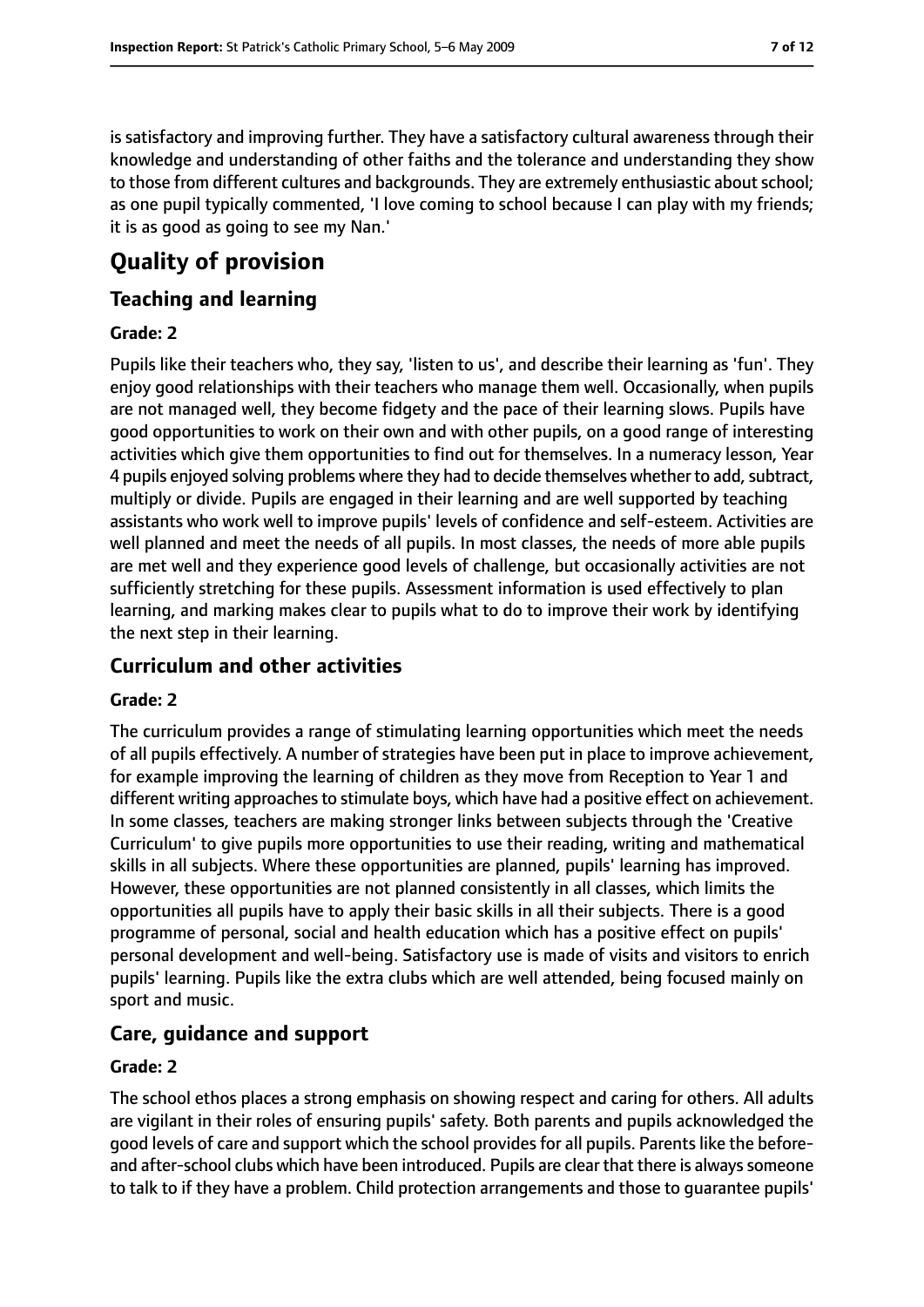health, safety and welfare meet current requirements. Good systems for checking pupils' attendance have led to improvements in reducing the number of pupils who are persistently absent. The school has good links with outside agencies to support, such as Autism Outreach and the educational psychologists. Systems to support pupils' academic guidance are good. All pupils have learning targets in English and mathematics and most have a clear understanding of their personal targets. Pupils are clear about what they need to do to achieve the learning targets, although they are not always given opportunities to follow up on the comments teachers make about their work.

# **Leadership and management**

#### **Grade: 2**

The headteacher, senior staff and governors have led the school well through a difficult period of staffing changes. Their vision and ambition for the school have inspired others, and the team of staff is focused on ensuring that all pupils achieve well. The good progress made in improving achievement and the quality of teaching and learning are clear indications that the school has a good capacity to improve further. There are good and accurate systems of self-evaluation, with effective strategies for checking the performance of pupils and the quality of provision. Subject leaders have a clear role to raise standards, and have been effective in improving standards in English. Other staff who are subject leaders and who are less experienced are rising to the challenge and progressing quickly to be effective in their subject-leader roles. Governors fulfil their responsibilities effectively and provide good levels of challenge to the school through the good work of the committees and links between governors and subject leaders. The school makes a satisfactory contribution to the promotion of community cohesion, although this aspect of its work is in the early stages of development. The school has a clear plan to promote community cohesion, but engagement with communities beyond the local area, for example in other towns in the United Kingdom and in other countries, is underdeveloped.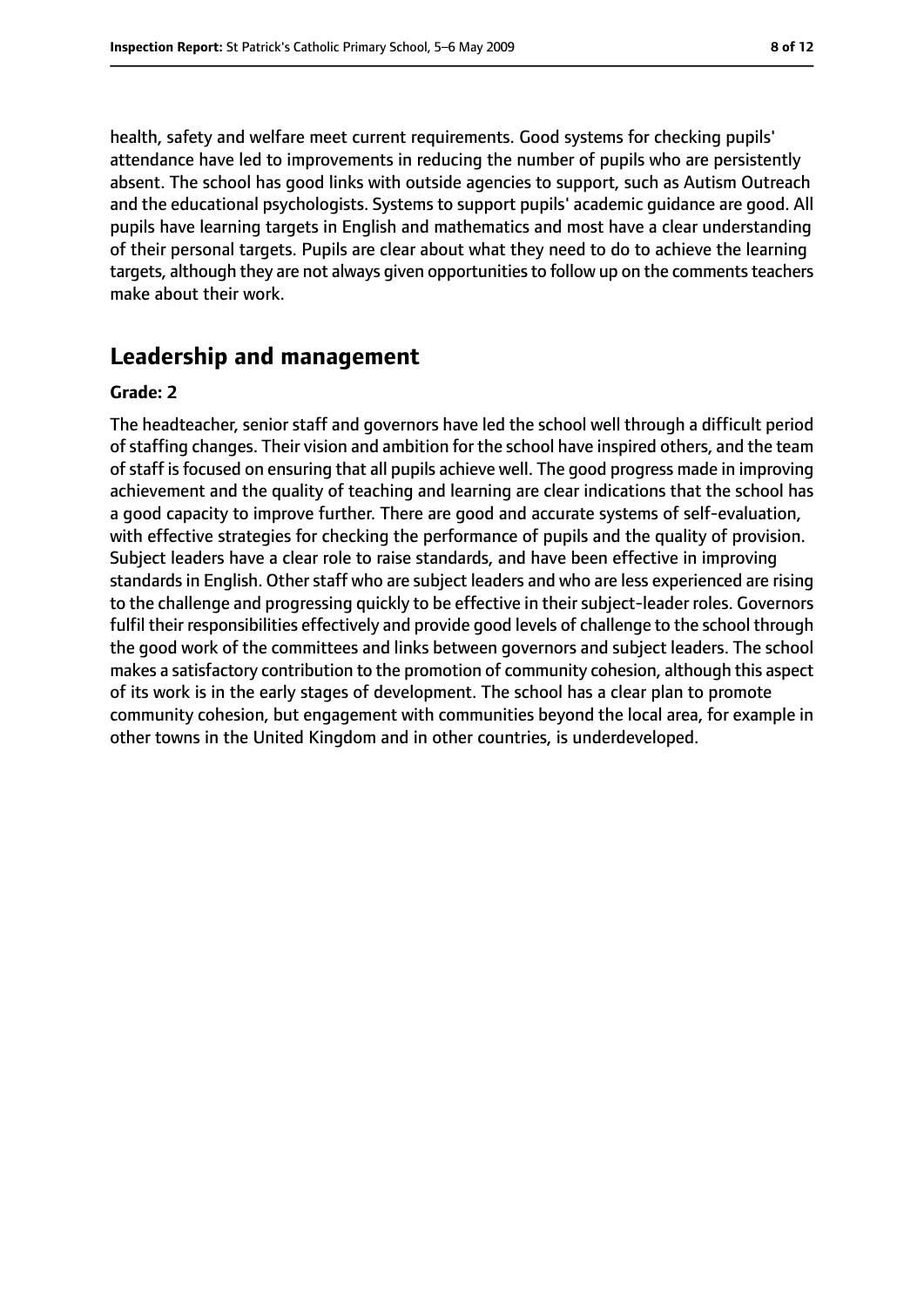**Any complaints about the inspection or the report should be made following the procedures set out in the guidance 'Complaints about school inspection', which is available from Ofsted's website: www.ofsted.gov.uk.**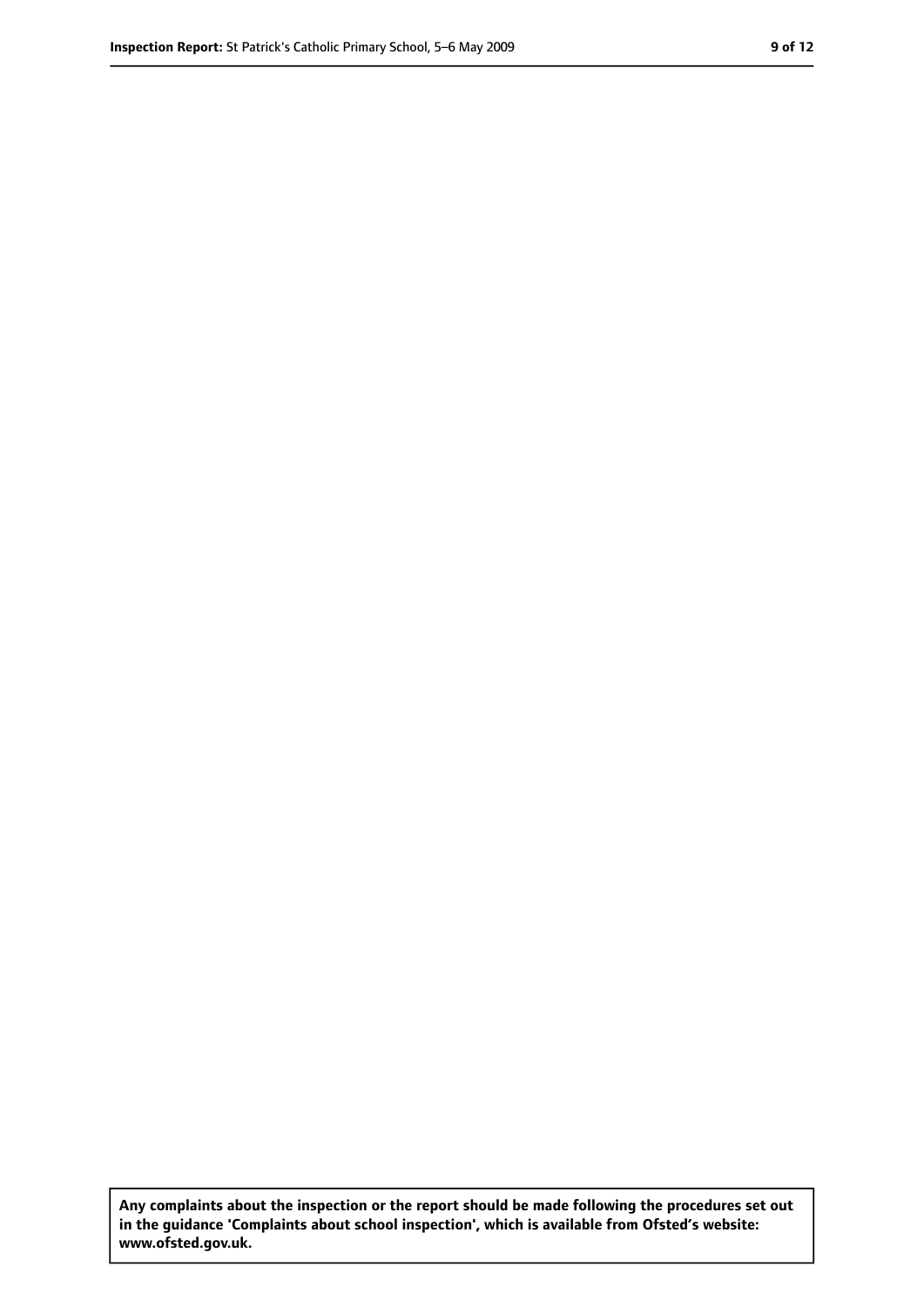# **Inspection judgements**

| Key to judgements: grade 1 is outstanding, grade 2 good, grade 3 satisfactory, and | School  |
|------------------------------------------------------------------------------------|---------|
| arade 4 inadequate                                                                 | Overall |

## **Overall effectiveness**

| How effective, efficient and inclusive is the provision of<br>education, integrated care and any extended services in meeting the<br>needs of learners? |     |
|---------------------------------------------------------------------------------------------------------------------------------------------------------|-----|
| Effective steps have been taken to promote improvement since the last<br>inspection                                                                     | Yes |
| How well does the school work in partnership with others to promote learners'<br>well being?                                                            |     |
| The capacity to make any necessary improvements                                                                                                         |     |

# **Effectiveness of the Early Years Foundation Stage**

| How effective is the provision in meeting the needs of children in the<br><b>EYFS?</b>       |  |
|----------------------------------------------------------------------------------------------|--|
| How well do children in the EYFS achieve?                                                    |  |
| How good are the overall personal development and well-being of the children<br>in the EYFS? |  |
| How effectively are children in the EYFS helped to learn and develop?                        |  |
| How effectively is the welfare of children in the EYFS promoted?                             |  |
| How effectively is provision in the EYFS led and managed?                                    |  |

# **Achievement and standards**

| How well do learners achieve?                                                                               |  |
|-------------------------------------------------------------------------------------------------------------|--|
| The standards <sup>1</sup> reached by learners                                                              |  |
| How well learners make progress, taking account of any significant variations<br>between groups of learners |  |
| How well learners with learning difficulties and/or disabilities make progress                              |  |

## **Annex A**

<sup>&</sup>lt;sup>1</sup>Grade 1 - Exceptionally and consistently high; Grade 2 - Generally above average with none significantly below average; Grade 3 - Broadly average to below average; Grade 4 - Exceptionally low.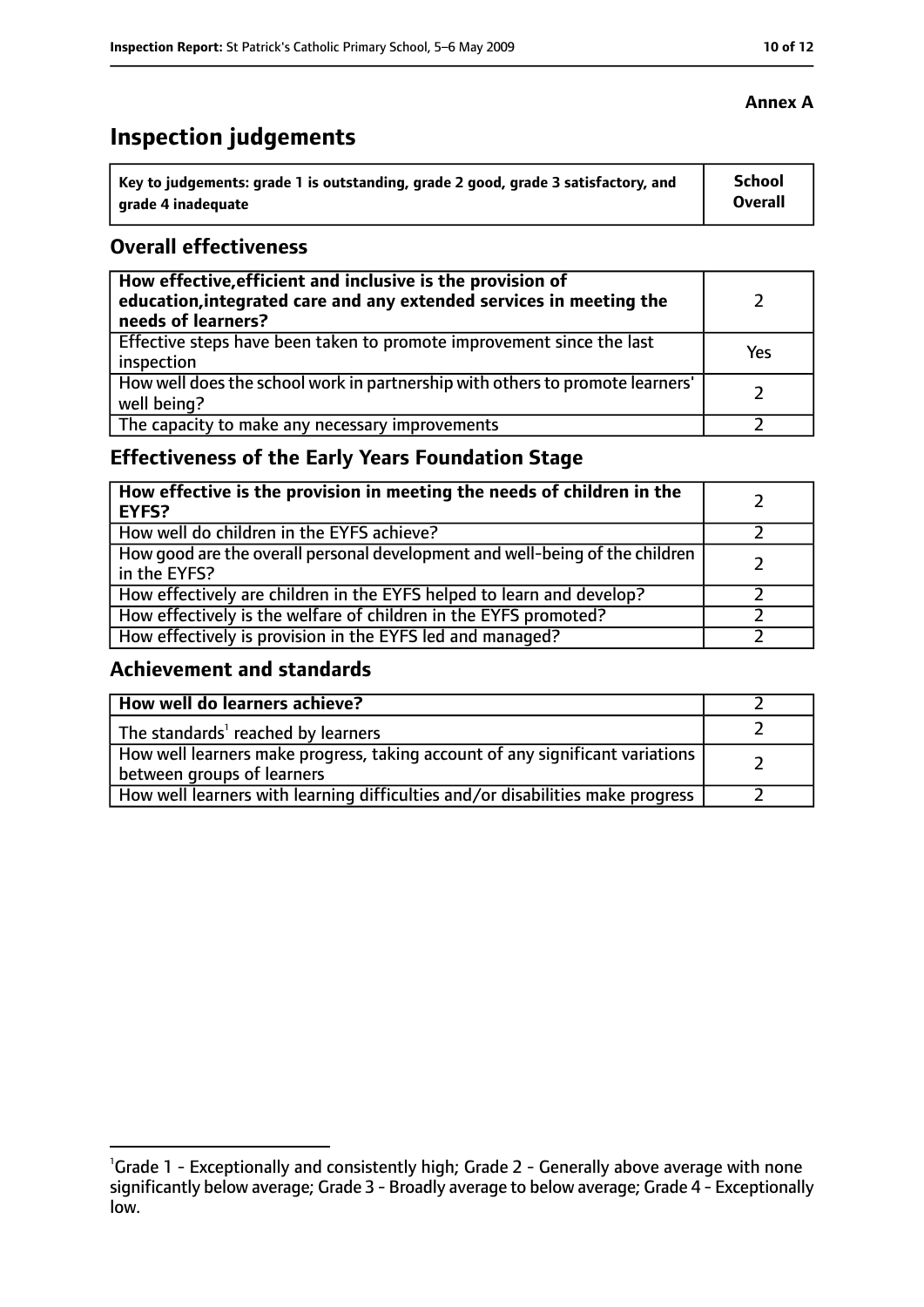# **Personal development and well-being**

| How good are the overall personal development and well-being of the<br>learners?                                 |  |
|------------------------------------------------------------------------------------------------------------------|--|
| The extent of learners' spiritual, moral, social and cultural development                                        |  |
| The extent to which learners adopt healthy lifestyles                                                            |  |
| The extent to which learners adopt safe practices                                                                |  |
| The extent to which learners enjoy their education                                                               |  |
| The attendance of learners                                                                                       |  |
| The behaviour of learners                                                                                        |  |
| The extent to which learners make a positive contribution to the community                                       |  |
| How well learners develop workplace and other skills that will contribute to<br>their future economic well-being |  |

# **The quality of provision**

| How effective are teaching and learning in meeting the full range of<br>learners' needs?              |  |
|-------------------------------------------------------------------------------------------------------|--|
| How well do the curriculum and other activities meet the range of needs and<br>interests of learners? |  |
| How well are learners cared for, quided and supported?                                                |  |

# **Leadership and management**

| How effective are leadership and management in raising achievement<br>and supporting all learners?                                              |     |
|-------------------------------------------------------------------------------------------------------------------------------------------------|-----|
| How effectively leaders and managers at all levels set clear direction leading<br>to improvement and promote high quality of care and education |     |
| How effectively leaders and managers use challenging targets to raise standards                                                                 |     |
| The effectiveness of the school's self-evaluation                                                                                               |     |
| How well equality of opportunity is promoted and discrimination eliminated                                                                      |     |
| How well does the school contribute to community cohesion?                                                                                      | 3   |
| How effectively and efficiently resources, including staff, are deployed to<br>achieve value for money                                          |     |
| The extent to which governors and other supervisory boards discharge their<br>responsibilities                                                  |     |
| Do procedures for safequarding learners meet current government<br>requirements?                                                                | Yes |
| Does this school require special measures?                                                                                                      | No  |
| Does this school require a notice to improve?                                                                                                   | No  |